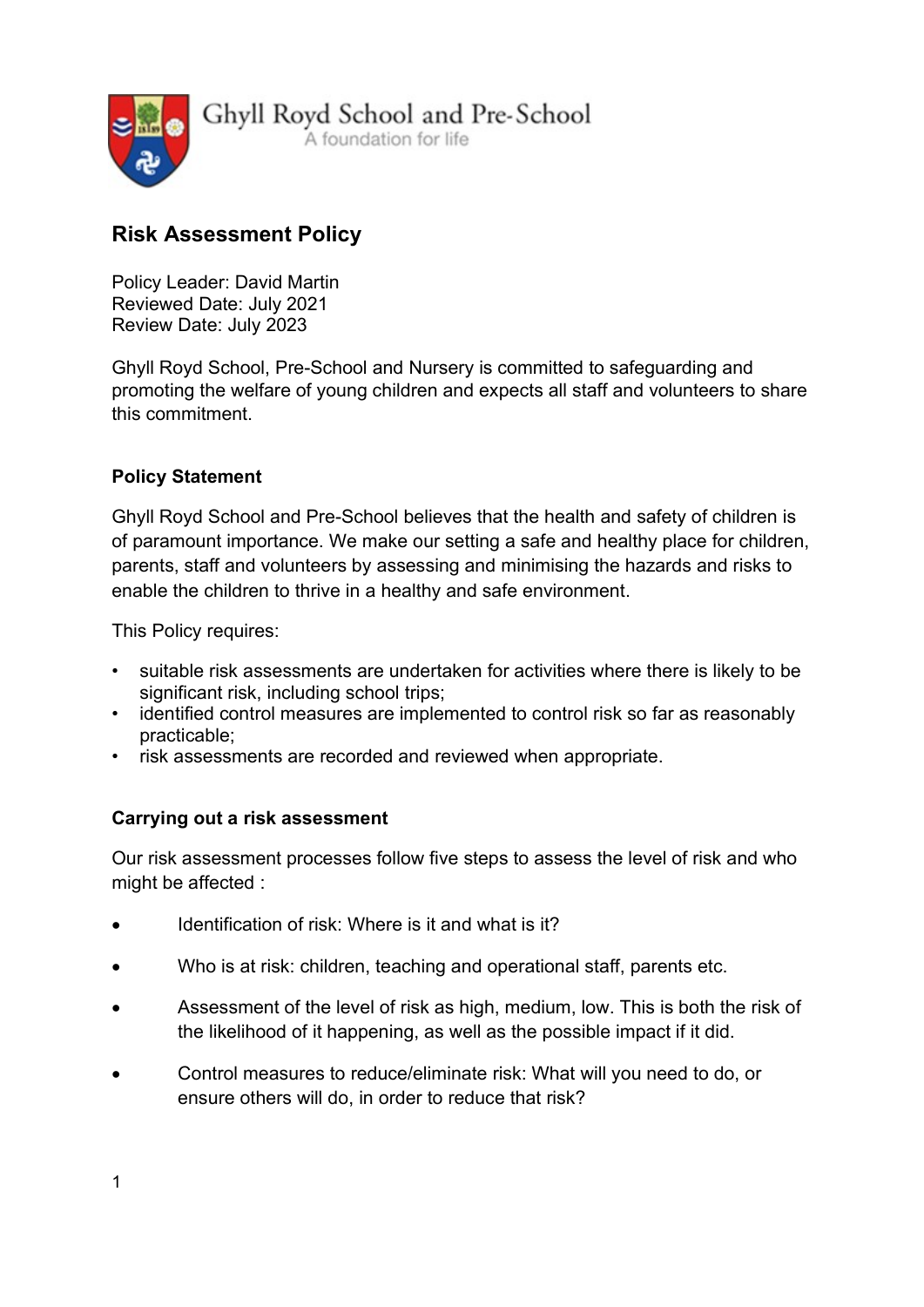Monitoring and review: How do you know if what you have said is working, or is thorough enough? If it is not working, it will need to be amended, or maybe there is a better solution.

### Responsibility for assessing and managing risk

- Risk assessments will be reviewed when required by the Educational Visits Co-ordinator Mrs Rebecca Picken, the Headteacher Mr David Martin and the Health and Safety Co-ordinator Mr Arron Davis
- The Educational Visits or Health and Safety Co-ordinator and Headteacher will review and authorise the Risk Assessment and record them on the Staff Sharepoint and Policy Sharepoint Sites.
- Training for staff in risk assessment procedures will be carried out at least every two years and as part of a new member of staffs induction. Staff are made aware of their responsibilities for ongoing risk-assessment, identifying potential hazards and reporting them via regular refresher training. Safeguarding always a key consideration in any risk assessment.
- Our risk assessment process covers adults and children and includes: checking for and noting hazards/risks indoors and out, in our premises and our activities;
- The importance of risk assessment is explained to all staff who are encouraged to participate in our risk assessment procedures.
- Our risk assessments are easily accessible to all staff via the Staff Sharepoint Site.
- The Health and Safety Co-ordinator and/or the Headteacher will decide which areas need attention and develop an action plan that specifies the action required, the timescales for action, the person responsible for the action and any funding required.
- A daily risk assessment undertaken by the Nursery staff in the EYFS and a Termly Health and Safety Audit is undertaken by a member of staff in the school.

## Key risks, risk areas and activities

The school has a risk register that covers public access to the school and pupils; educational visits; traffic movement on site; hazardous equipment; hazardous substances; fire and emergencies (see separate policies); playground supervision; forest school; cleaning; catering; sports hall; sporting activities; art. New toys and equipment are risk assessed before being offered to the children.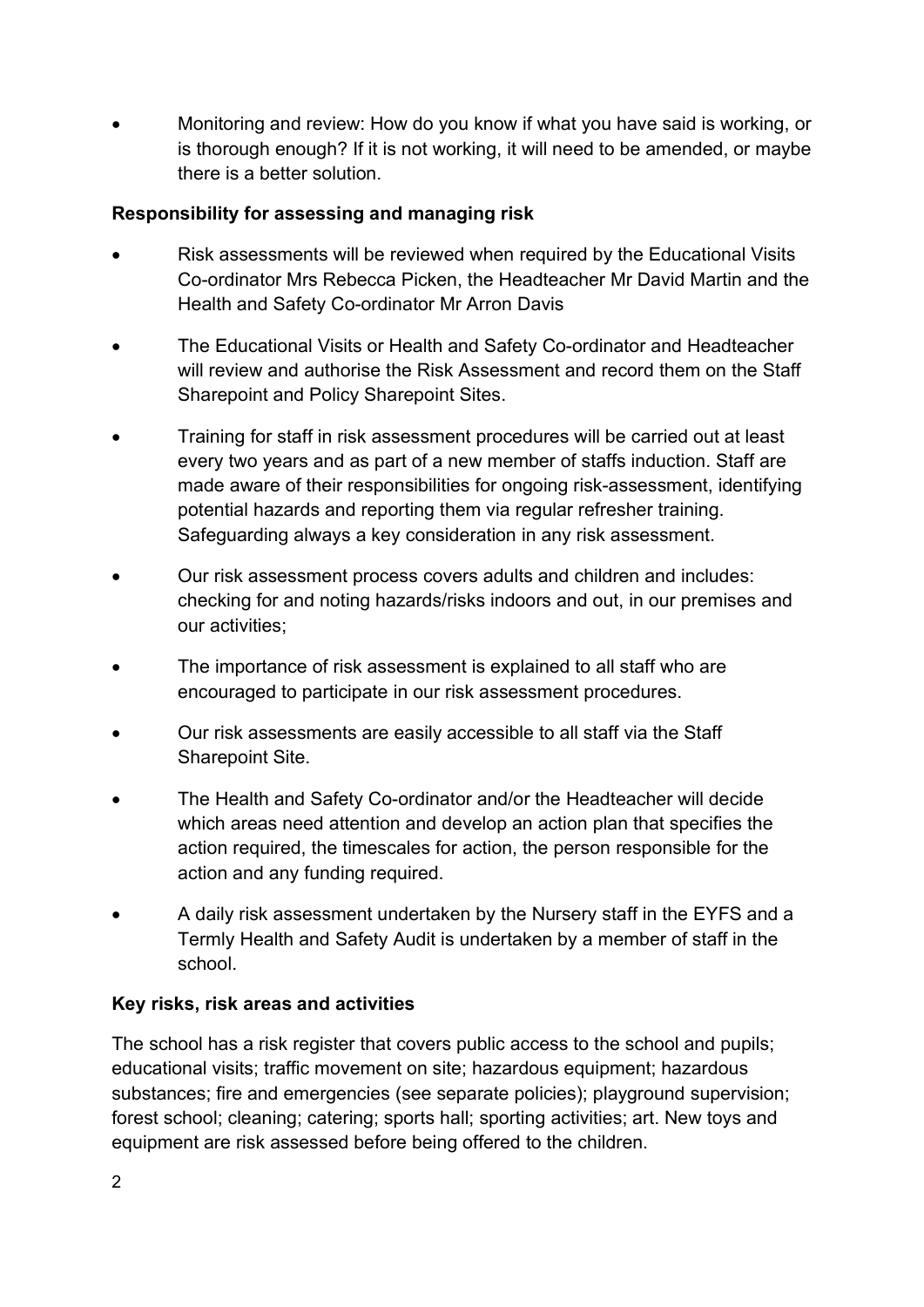#### Reviewing risk assessments

The risk assessments are written and are reviewed at least annually by staff the Headteacher and the Health and Safety Co-ordinator. Samples of Risk Assessments are provided to the Health and Safety Governor during their termly visit to assess their effectiveness. They are also reviewed:

- In response to changes in good practice guidance or legislation
- When an activity changes
- When monitoring and evaluating their effectiveness during monthly and yearly reviews
- When the pupils involved change or in response to a pupil's particular needs
- After a near miss or accident

Any changes to Risk Assessments are communicated to staff and Governors when and where appropriate.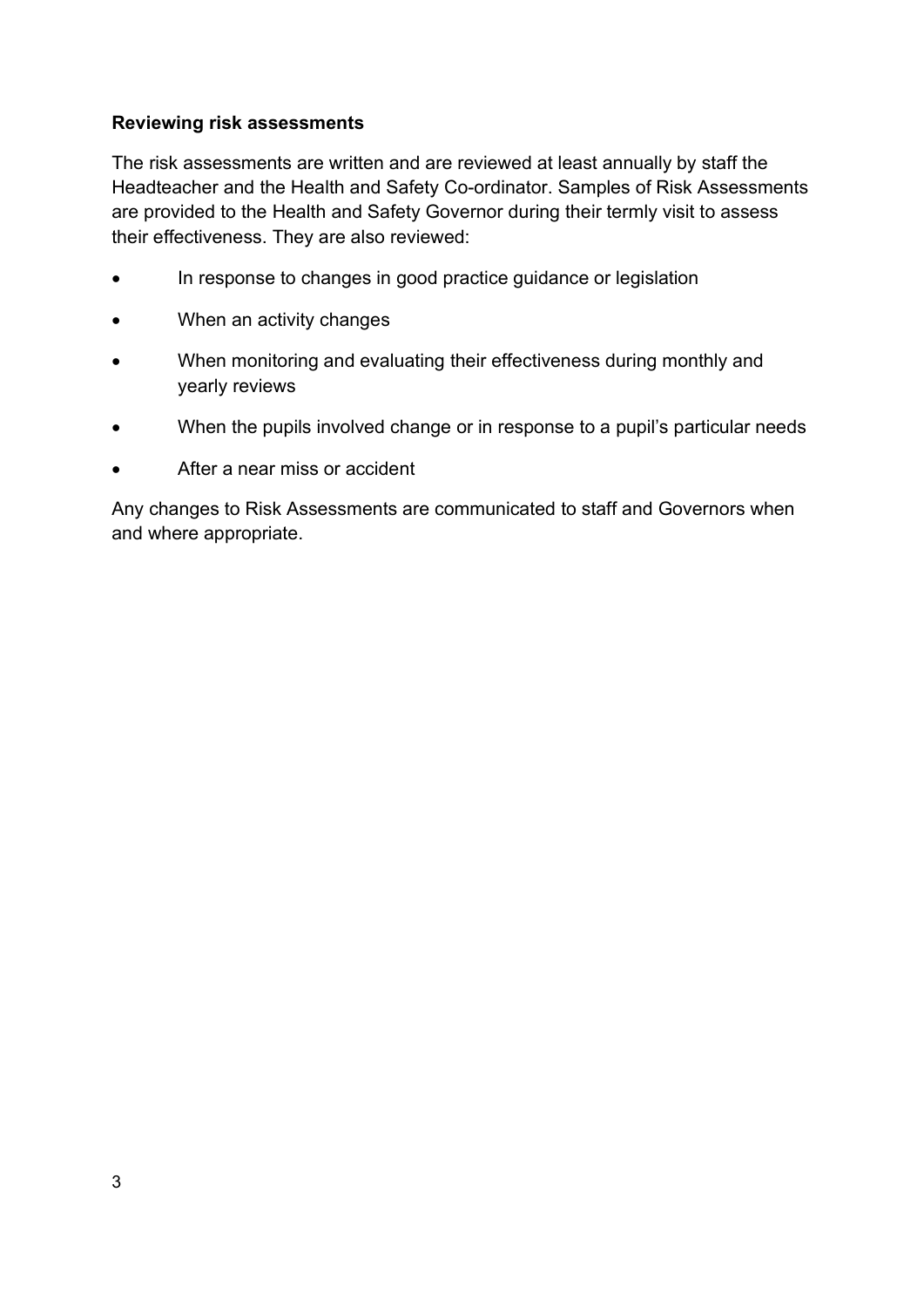

Risk Assessment for:

Assessed by: Date: Date: Date: Date: Date: Date: Date: Date: Date: Date: Date: Date: Date: Date: Date: Date: Date: Date: Date: Date: Date: Date: Date: Date: Date: Date: Date: Date: Date: Date: Date: Date: Date: Date: Date:

| What are the hazards? | Who could be<br>harmed and how? | What are the control measures | <b>Risk</b><br>rating | What further actions are required? | <b>Action by</b><br>whom? | Action by<br>when? | Date done |
|-----------------------|---------------------------------|-------------------------------|-----------------------|------------------------------------|---------------------------|--------------------|-----------|
|                       |                                 |                               |                       |                                    |                           |                    |           |
|                       |                                 |                               |                       |                                    |                           |                    |           |
|                       |                                 |                               |                       |                                    |                           |                    |           |
|                       |                                 |                               |                       | $\bullet$                          |                           |                    |           |